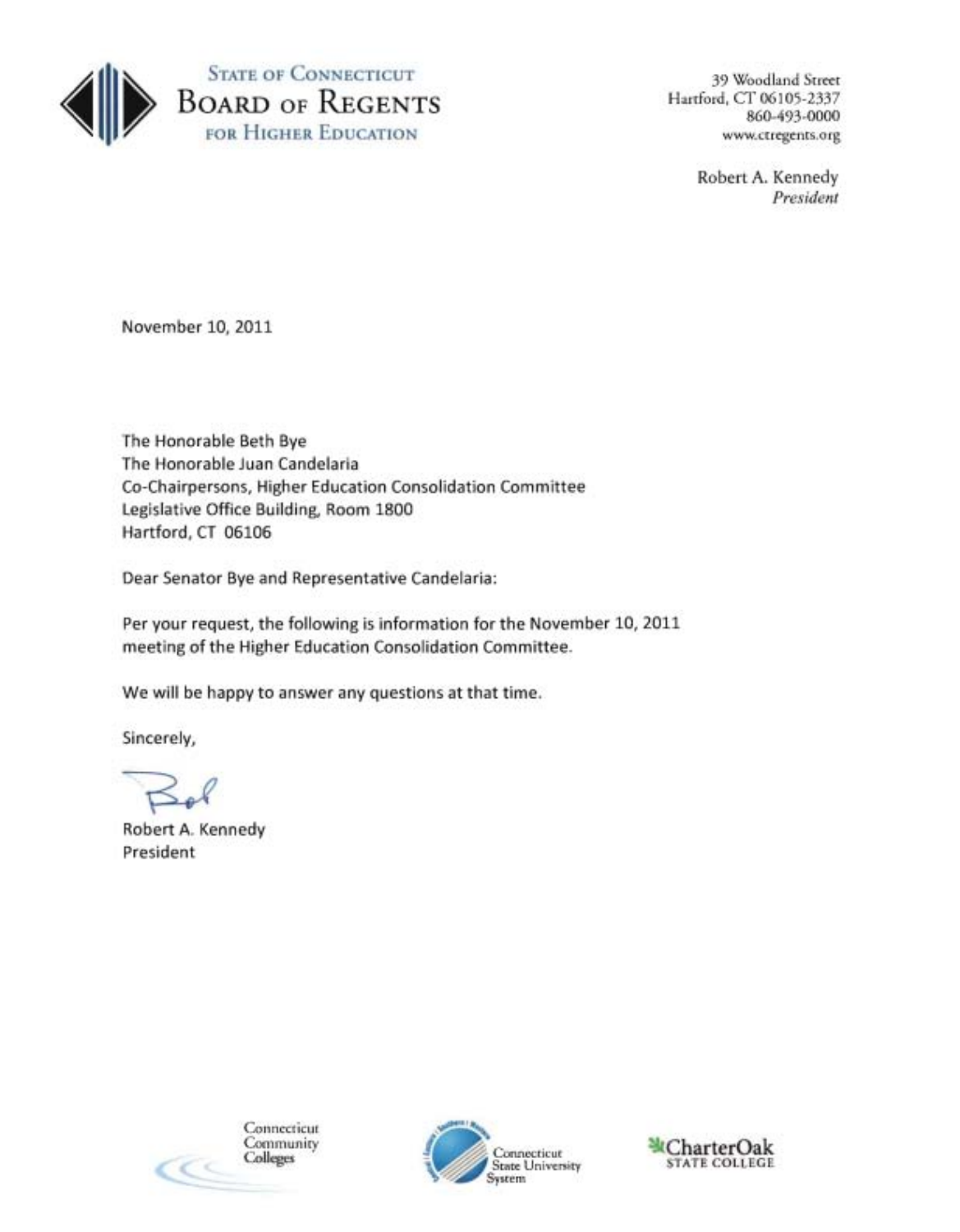

**STATE OF CONNECTICUT BOARD OF REGENTS** FOR HIGHER EDUCATION

# Robert A. Kennedy

## **Enrollment Trends** *President*

Headcount enrollment across all twelve community colleges was 57,674 in Fall 2011, down 1% from the historic high reached in Fall 2010, but still 4.6% above the previous historic high in Fall 2009. Almost two out of three (64.8%) of students were enrolled part-time and two out of three (59.5%) were women. The state's community colleges continued to enroll more students from underrepresented racial/ethnic groups than other public sectors of higher education in the state.

#### **Fall Headcount Enrollment, 2001-2011 by College**

|                         | Fall   |        |        |        |        |        |        |        | Change |        |        |         |        |         |
|-------------------------|--------|--------|--------|--------|--------|--------|--------|--------|--------|--------|--------|---------|--------|---------|
| <b>Institution Name</b> | 2001   | 2002   | 2003   | 2004   | 2005   | 2006   | 2007   | 2008   | 2009   | 2010   | 2011   | l-year  | 5-year | 10-year |
| Asnuntuck               | .723   | 1.724  | 1.476  | .504   | 1,483  | .638   | .792   | .769   | .808   | 0.836  | .687   | $-8.1%$ | 3.0%   | $-2.1%$ |
| Capital                 | 3.129  | 3.476  | 3,381  | 3.436  | 3,573  | 3.550  | 3.726  | 3.989  | 4,280  | 4,518  | 4.512  | $-0.1%$ | 27.1%  | 44.2%   |
| Gateway                 | 4.724  | 5,328  | 5,587  | 5.595  | 5,739  | 5.824  | 5.965  | 6.471  | 6.847  | 7,328  | 7.261  | $-0.9%$ | 24.7%  | 53.7%   |
| Housatonic              | 4.247  | 4.515  | 4.678  | 4.701  | 4.471  | 4.431  | 4.475  | 5.081  | 5.609  | 6.197  | 5.975  | $-3.6%$ | 34.8%  | 40.7%   |
| Manchester              | 5.405  | 5.561  | 5,717  | 5.906  | 6,135  | 6.094  | 6,484  | 6,649  | 7,366  | 7,540  | 7.499  | $-0.5%$ | 23.1%  | 38.7%   |
| Middlesex               | 2.320  | 2.440  | 2.400  | 2.354  | 2.286  | 2.474  | 2.623  | 2.624  | 2.914  | 2.952  | 2.876  | $-2.6%$ | 16.2%  | 24.0%   |
| Naugatuck Valley        | 5,223  | 5.315  | 5.155  | 5.514  | 5.667  | 5.659  | 5.966  | 6,128  | 6.725  | 7.195  | 7,361  | 2.3%    | 30.1%  | 40.9%   |
| Northwestern CT         | .609   | 1.633  | 1.543  | .516   | 1.569  | .544   | 1,632  | .721   | 1.711  | .832   | 1.701  | $-7.2%$ | 10.2%  | 5.7%    |
| Norwalk                 | 5.569  | 5.717  | 6.047  | 5.790  | 6,036  | 6.040  | 6.231  | 6.266  | 6.685  | 6.740  | 6,807  | 1.0%    | 12.7%  | 22.2%   |
| Quinebaug Valley        | ,501   | 1.501  | 1.571  | 1.721  | 1.714  | 1.779  | 1.846  | 1,947  | 2.110  | 2,288  | 2.101  | $-8.2%$ | 18.1%  | 40.0%   |
| <b>Three Rivers</b>     | 3.472  | 3,624  | 3,622  | 3.764  | 3,660  | 3.793  | 3,858  | 4,132  | 4,561  | 5.161  | 5,154  | $-0.1%$ | 35.9%  | 48.4%   |
| Tunxis                  | 3.720  | 4.035  | 3,983  | 3.942  | 3,894  | 3.663  | 3,836  | 4,328  | 4.496  | 4,666  | 4,740  | 1.6%    | 29.4%  | 27.4%   |
| Total                   | 42,642 | 44.869 | 45,160 | 45,743 | 46,227 | 46,489 | 48,434 | 51,105 | 55.112 | 58,253 | 57,674 | $-1.0%$ | 24.1%  | 35.3%   |

| $3.1\%$<br>Asian<br>15.0% Black or African American<br>64.8% Part-Time<br>18.3% Hispanic (of any race)<br>0.1% Native Hawaiian or Other Pacific Islander<br>59.5%<br>Women<br>53.3% White<br>1.9% Two or More Races<br>0.6% Non-Resident Alien<br>7.5% Race/ethnicity unknown | <b>Fall 2011 Enrollment Characteristics</b> |  | 0.2% American Indian or Alaskan Native |
|-------------------------------------------------------------------------------------------------------------------------------------------------------------------------------------------------------------------------------------------------------------------------------|---------------------------------------------|--|----------------------------------------|
|                                                                                                                                                                                                                                                                               |                                             |  |                                        |
|                                                                                                                                                                                                                                                                               |                                             |  |                                        |
|                                                                                                                                                                                                                                                                               |                                             |  |                                        |
|                                                                                                                                                                                                                                                                               |                                             |  |                                        |
|                                                                                                                                                                                                                                                                               |                                             |  |                                        |
|                                                                                                                                                                                                                                                                               |                                             |  |                                        |
|                                                                                                                                                                                                                                                                               |                                             |  |                                        |
|                                                                                                                                                                                                                                                                               |                                             |  |                                        |



Data Sources: CT Department of Higher Education Enrollment Database, and preliminary report from institutions for 2011.Data for odd years between 1976 and 1982 are interpolated as the average of the adjacent years. Figures from 1992 and earlier include the former technical colleges; these data are merged with the community colleges in 1993 with the consolidation of the two systems.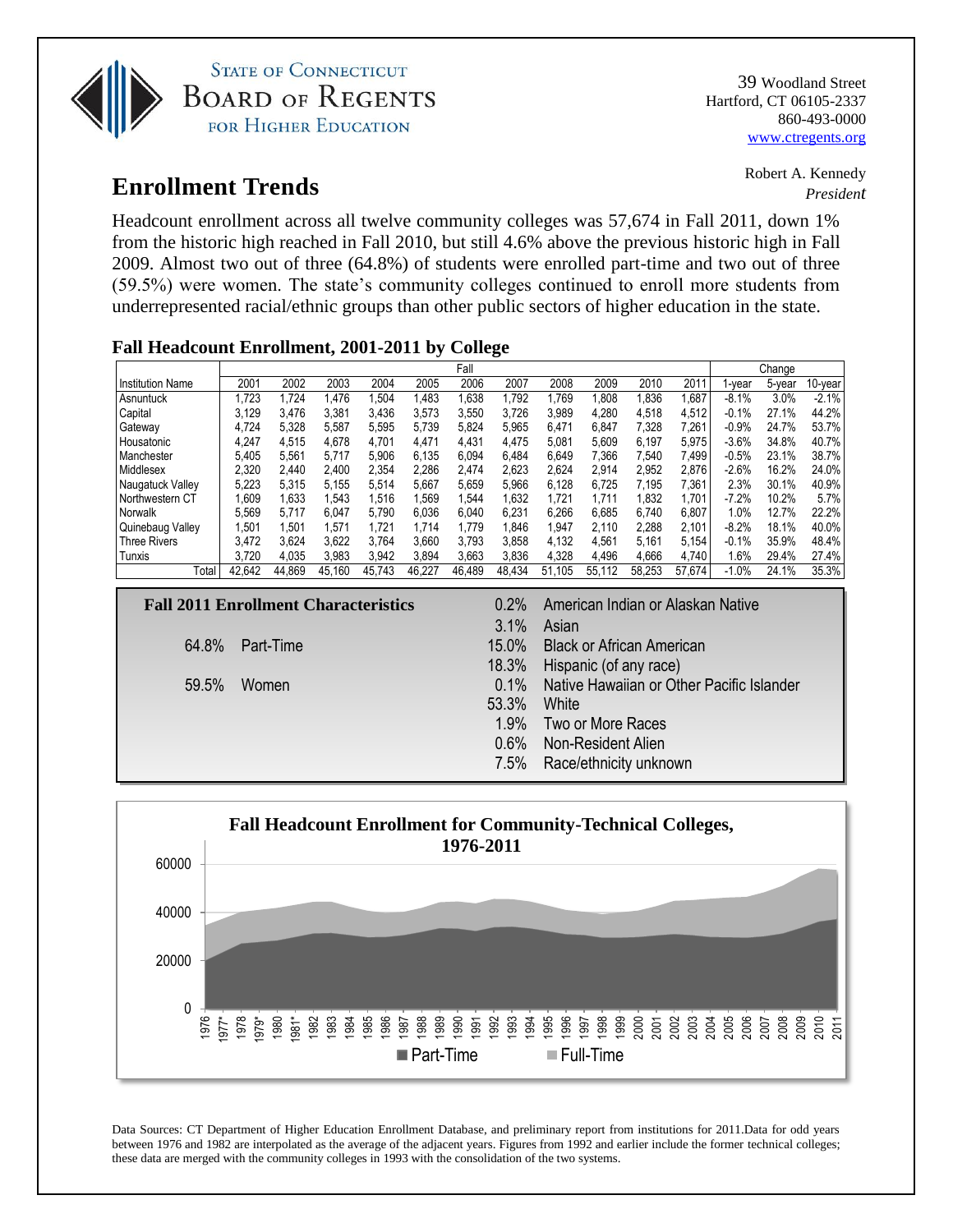#### **ii. Infrastructure**

#### **a. Status of Projects (See Attachment 1)**

#### **b. Project Management**

In terms of managing projects, Section 4b-51 and 52 of the Connecticut General Statutes allows the Community Colleges (and the Connecticut State University System) to manage capital projects involving alternations, repairs or additions under \$2 million and Department of Construction Services manages any projects over \$ 2 million. In the case of both the CSUS and CCCs, agency administered projects include oversight of their respective System Offices.

### **iii. Articulation Agreements**

### **a. Summary of master agreement with Connecticut State University System**

The Transfer Compact Agreement between the Connecticut State University System and its four universities and the Connecticut Community College System and its 12 colleges was signed in February 2009. Specifically, the Transfer Compact is directed at students who identify early in their college career at a Connecticut Community College that they wish to earn a bachelor degree at one of the Connecticut State Universities after completing an associate degree at one of the community colleges. Participation in the Transfer Compact allows for early identification of students interested in pursuing bachelor degrees, guaranteed admission to the Connecticut State University upon successful completion of the associate degree; smooth transition from the community college to a student-designated Connecticut State University; acceptance of 60 credits minimum in transfer with an earned associate degree; and joint personalized academic advisement by the community college and the state university advisors to ensure maximum transfer of credits to satisfy bachelor degree requirements. Students are made aware that admission to the Connecticut State University does not guarantee admission to any specific program or major. Students intending to enroll in a specific major at a Connecticut State University System are informed as to specific courses and other requirements community colleges students must complete to gain admission to the specific program.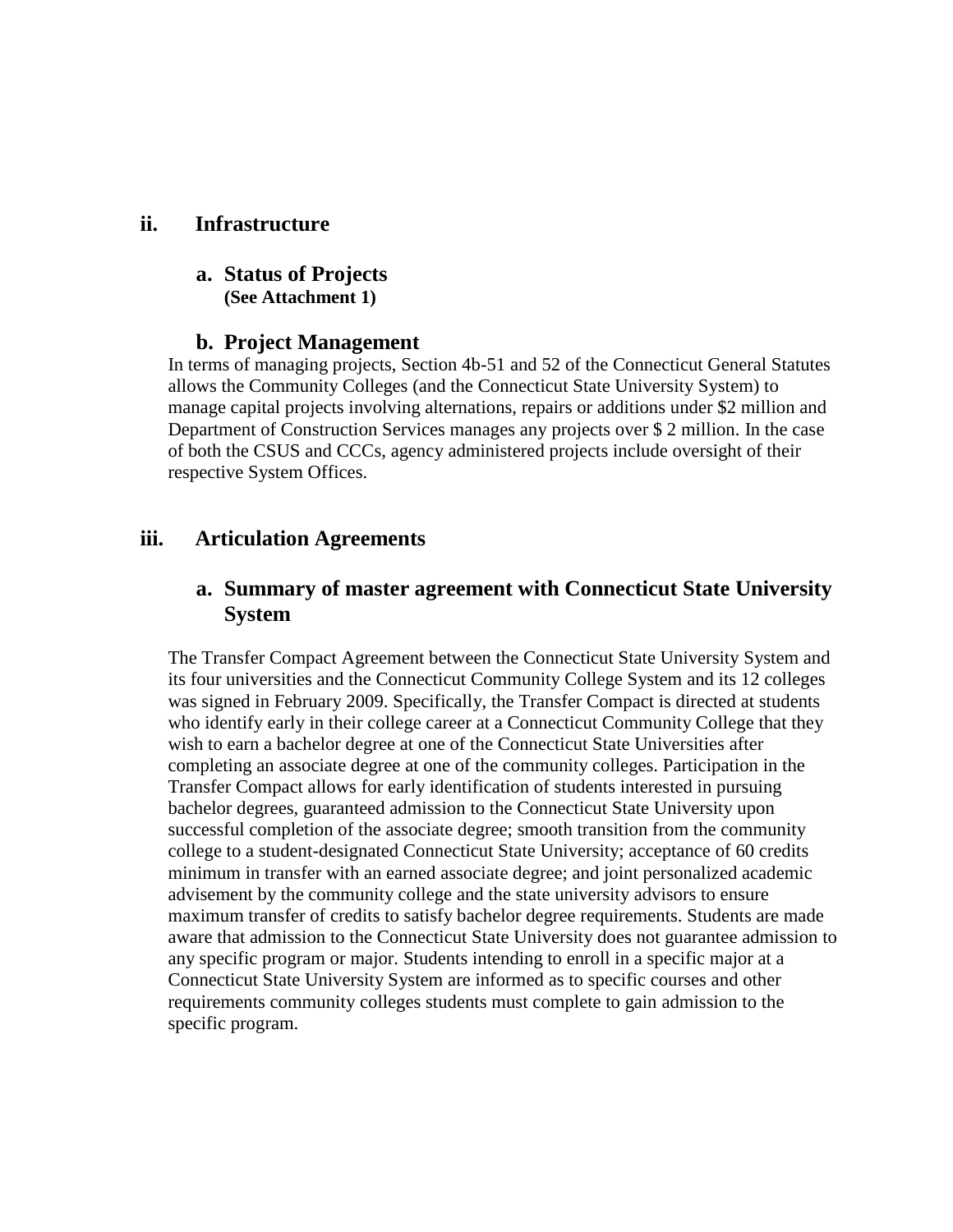#### **b. Summary of master agreement with the University of Connecticut**

Recognizing the importance of a strong coordinated system of higher education to the State of Connecticut and to students within the state, the University of Connecticut and the Connecticut Community College system collaborated to form a guaranteed admissions partnership beginning in 2004. This Guaranteed Admission Agreement reflected three goals shared by the University and the Community Colleges: to strengthen the partnership among Connecticut's higher education institutions; to facilitate accessibility to public higher education resources in the state and to provide a seamless transition from the associate degree to the bachelor's degree. The latest agreement, which was signed in 2009, covers the conditions related to guaranteed admission to the College of Liberal Arts and Sciences, the College of Agriculture and Natural Resources, and the School of Business at all campuses of the University of Connecticut from all 12 Connecticut Community Colleges. Students who identify early in their college career at a Community College as to interest in making application for the Guaranteed Admissions Program are advised as to specific requirements which must be completed at the community college to be eligible for acceptance into the specific school at the University of Connecticut. In terms of selection of an individual major within a given school, the same rules and procedures apply to Community College transfer students graduating under the Guaranteed Admission program as for native students at the University of Connecticut.

There are also numerous agreements which individual colleges have with the Connecticut State Universities. These agreements cover specific schools, majors and courses. However, given that these agreements are specific to relationships which exist between partner University and Community Colleges, we do not track them at a system level. Technology Studies at all Community Colleges, under the College of Technology, which was developed with Central Connecticut State University, has been expanded to include Eastern Connecticut State University. There are signed agreements in Nursing between the Connecticut Community College Nursing Program and Southern and Western Connecticut State Universities. The agreement in Nursing with Central Connecticut State University is pending.

With respect to the University of Connecticut, there is an agreement in Engineering Science at all Community Colleges under the College of Technology. Finally specific agreements exist at certain Community Colleges covering degrees at the University of Connecticut in Business and Technology, Horticulture, Animal Science and Natural Resources. A proposed agreement in Nursing is under consideration at the University of Connecticut.

#### **(See Attachments 2 and 3 for copies of the Agreements)**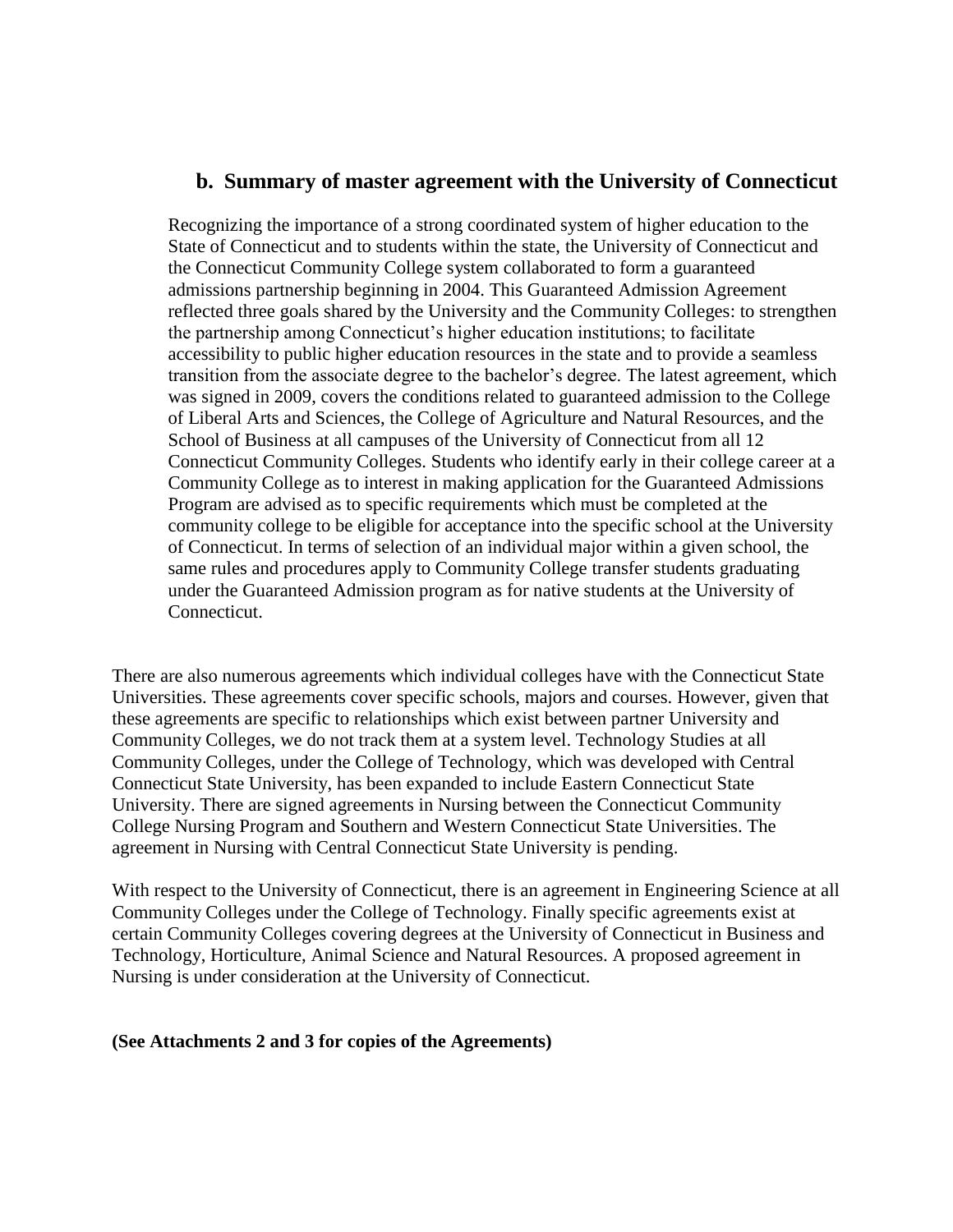

**STATE OF CONNECTICUT BOARD OF REGENTS** FOR HIGHER EDUCATION

39 Woodland Street Hartford, CT 06105-2337 860-493-0000 www.ctregents.org

> Robert A. Kennedy *President*

# **Ratios of Adjuncts vs. Full-Time Faculty**

Across all twelve community colleges, there were 3,119 part-time faculty members and 810 fulltime faculty members for a ratio of 3.9 to 1, as of the pay period ending September 8, 2011.

| as of pay perfourchang beptended $\sigma$ , 2011) |                          |                          |                                                |  |  |  |  |  |
|---------------------------------------------------|--------------------------|--------------------------|------------------------------------------------|--|--|--|--|--|
| <b>Community College</b>                          | <b>Part-Time Faculty</b> | <b>Full Time Faculty</b> | <b>Ratio of Part-Time to Full-Time Faculty</b> |  |  |  |  |  |
| Asnuntuck                                         | 112                      | 22                       | 5.1 to 1                                       |  |  |  |  |  |
| Capital                                           | 231                      | 70                       | $3.3$ to 1                                     |  |  |  |  |  |
| Gateway                                           | 433                      | 103                      | 4.2 to 1                                       |  |  |  |  |  |
| Housatonic                                        | 352                      | 69                       | $5.1$ to 1                                     |  |  |  |  |  |
| Manchester                                        | 439                      | 99                       | 4.4 to 1                                       |  |  |  |  |  |
| Middlesex                                         | 168                      | 40                       | 4.2 to 1                                       |  |  |  |  |  |
| Naugatuck Valley                                  | 372                      | 108                      | $3.4$ to 1                                     |  |  |  |  |  |
| Northwestern Connecticut                          |                          | 25                       | $0.1$ to 1                                     |  |  |  |  |  |
| Norwalk                                           | 372                      | 100                      | $3.7$ to 1                                     |  |  |  |  |  |
| Quinebaug Valley                                  | 140                      | 30                       | 4.7 to 1                                       |  |  |  |  |  |
| <b>Three Rivers</b>                               | 236                      | 78                       | 3.0 <sub>to</sub> 1                            |  |  |  |  |  |
| Tunxis                                            | 261                      | 66                       | 4.0 to 1                                       |  |  |  |  |  |
| Total                                             | 3,119                    | 810                      | 3.9 to 1                                       |  |  |  |  |  |

#### **Fall 2011 Ratio of Part-Time Faculty to Full-Time Faculty (as of pay period ending September 8, 2011)**

#### **Faculty Load**

The load carried by faculty members is set forth in contracts between the CTC Board of Trustees and (a) the Congress of Connecticut Community Colleges and (b) the Federation of Technical College Teachers (AFT). For both groups, work load of full-time teaching faculty during the academic years requires faculty to:

- 1. teach twenty-four contact/credit hours and perform related duties as provided by other portions of their respective contracts; and
- 2. perform additional responsibilities equivalent to the preparation and teaching of an additional three contact/credit course or an average of nine hours per week for each semester within the appointment year or teach an additional three contact/credit hours each semester or combine additional responsibilities with additional contact/credit hours as provided by other portions of their respective contracts.

#### **Sources:**

**Ratio of Part-Time to Full-Time Faculty:** Connecticut Community Colleges (2011); data provided to CT Office of Fiscal Analysis in October 2010. Faculty on payroll for pay period ending 9/8/11; figures will differ from numbers of budgeted positions. Includes direct teaching faculty only – no counselors, librarians, or other non-instructional types; durational, part-time "clinical educational assistants" are excluded, who while coded to Function 1 (Instruction) are not considered "faculty" in terms of their position/union classification. Numbers will differ from data reported to the federal government in IPEDS, which require the number of individuals on payroll as of November 1.

**Faculty Load:** CCCC Collective Bargaining Agreement, Article X, Section 3(A); FTCT Collective Bargaining Agreement, Section 8.3.1.